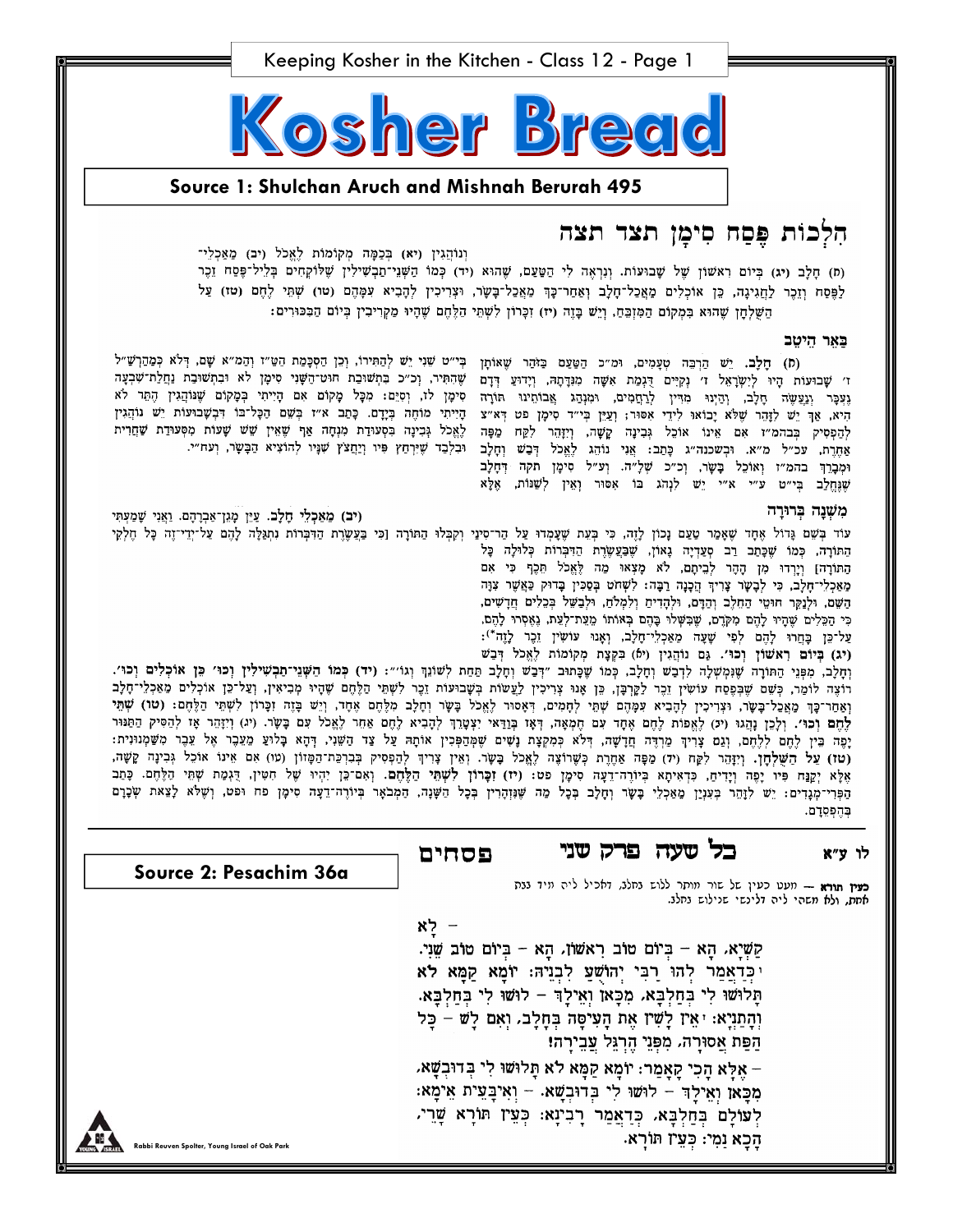| Keeping Kosher in the Kitchen - Class 12 - Page 2 |  |  |  |  |
|---------------------------------------------------|--|--|--|--|
|                                                   |  |  |  |  |



דרכי משה

(א) וכ"ה בארוך כלל מ׳ (דין יט) אבל כתב טעם אחר משום דנשתנו צורתן משאר פת וכן נוהגין לעשות פת מרובה עם חלב אם נשתנו צורתן משאר פת וכן פלאדי"ן או פשטיד"א מאחר שניכר בהן הבשר או החלב אין צריכין היכר יותר וא"צ להשים עליהם גבינה או עצמות לסימן עכ״ל:

## Source 4: Shulchan Aruch Yoreh Deah 97

# יורה דעה סימן צו־צז הלכות בשר בחלב פורי זהב

(סעיף א) (**K) שמא יבא לאכלה עם בשר כו'.** מזה נראה לי במדוכה שדוכין בה בשמים ומשתמשין הבשמים הן עם בשר והן עם חלב ופעם אחת דכו שם שום עם מרק של שומן אווז ואחר כך מחזירין אותו הרוטב על האווז נ״ל שאותה

םימן צז

שלא ללוש עיסה בחלב. ובו ג׳ סעיפים:

(a) א אין לשין (א) עיסה בחלב (א) שמא יבוא לאכלה עם × בשר ואם לש כל (נ) הפת אסור א) אפילו לאכלה (נ) לבדה א ואם 5 היה דבר מועט כדי אכילה בבת אחת <sub>ואז</sub> ג 5 או (ג) ששינה צורת הפת שתהא ניכרת ֵ6) שלא יאכל בה בשר מותר,ד כיוצא בו אין אופין פת בתנור שטחו באליה ואם אפאו דינו כעיסה שנילושה בחלב:

ולכן נוהגין ללוש פת עם חלב בחג השבועות גם בשומן לכבוד שבת כי כל זה הגה מחשב כדבר מועט גם כי לורתן משונה משאר פת וכל שכן פלאד״ן או פשטיד״א

דמותרין (הגהות ש"ד)

מדוכה אסורה לדוך בה עוד בשמים אפילו לאכול בבשר שמא יבוא לאכול בחלב דומיא דכאן ולריכה הכשר דוקא ואפילו דיעבד אסור בלא הכשר כמו הפת דכאן ולא דמי למ״ש בסימן ל"ו סעיף ג' תבלין שנידוכו במדוכה של בשר אסור בחלב אבל עם בשר מותר שם מיירי שהמדוכה מיוחדת לבשר דוקא ואין לטעות

:ס כן נלע״ד פשוט (א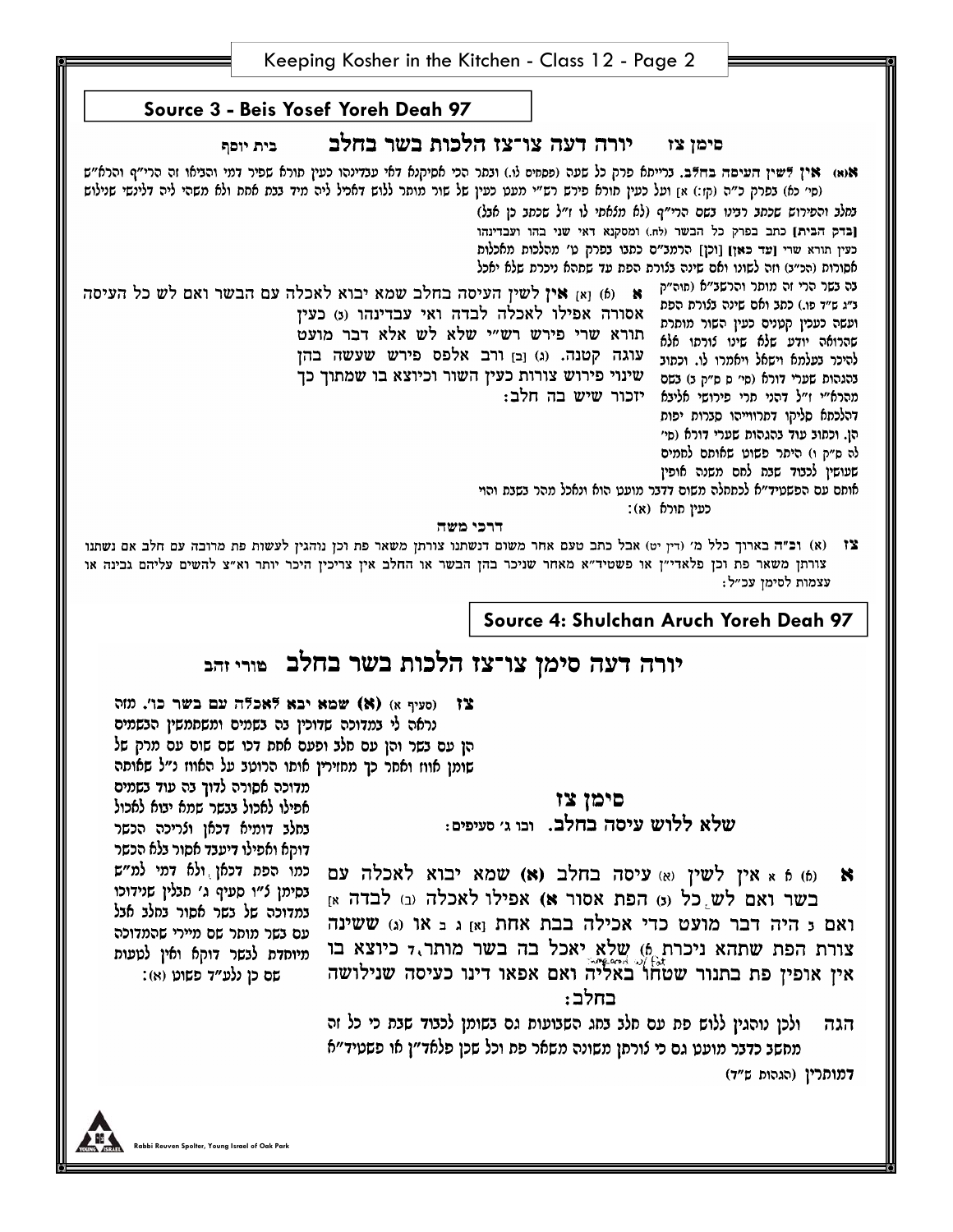## Keeping Kosher in the Kitchen - Class 12 - Page 3

#### פתחי תשובה

ונעשה נבלה ע״ש וכן דעת הפרי מגדים (שפ״ד ס״ק א ד״ה ואם) דלא ככרתי ופלתי (פלתי ס״ק א, כרתי ס״ק ג) בשם זקינו. וכתב עוד בתשובת מהרי״ט שם דהא דאסור אם ליכא שינוי דוקא היכא דאיכא חשש שיאכלן עם גבינה ביחד אבל היכא דליכא למיחש להכי כמו אותם הממולאים במיני מחיקה שאין דרך לאכלן עם גבינה מותר ללוש אותם עם שומן ולא חיישינן שמא אחריהם יאכל גבינה דדיינו במה שאסרו ואין לנו לגזור גזירה אחרת עליה ע״ש עוד טעמים לזה:

**Source 4: Continued...** 

צו (b) אין לשין. עיין נתשונת למח לדק סימן פ׳ נענין אס מותר לתת חלב לתוך היין כדי שיהא לבן וללול ע״ש ועיין בנחלת (3) ופי: (כ) הפת אסור. עיין נספר לנושי שרד ס״ק קל״ח לענין אס נתערב ככר זה בככרות אחרות ע"ש היטב ועיין פרמ"ג בשפ"ד סק"א שכתב דיש לעיין אם לש פת עם חלב בשוגג שלא ידע שזה אסור או נפל בשוגג חלב מי אסור או לא קנסו כ״א היכא שעבר במזיד ומסחימת הפוסקים משמע אף בשוגג אסור עכ״ד ועיין בנחלח לבי בזה: (ג)ששינה צורת הפת. עיין נתשונת מהרי״ט ח״נ סימן י״ח שכתנ דאין מועיל שינוי רק בביתו אבל לעשות הפת מרובה למכור בשוק אסור דאורחים לא יכירו בשינוי ואף על סמך ההודעה אסור דחיישינן שמא ישכח מלהודיע ע"ש. ועיין חוות דעת (חידושים ס"ק ה, דיאורים ס"ק ג) שכתב עוד דשינוי אין מועיל רק כששינה בשעת אפיה דלא היה עליו איסור כלל אבל לעשות שינוי אחר שכבר נאסר אינו מועיל וכן לחלקו להרבה בני אדם שיגיע לכל אחד דבר מועט אסור כיון שכבר נאסר

## **Source 5: From Hilkhot Kashrut Shiur #29: Dairy Bread By Rav David Brofsky (see http://www.vbm-torah.org/kashrut.htm)**

Similarly, the poskim disagree regarding a "heker achar afiya," meaning, whether one may change the shape of, or even simply mark, a loaf of dairy bread after it has already been baked.

The Chavat Da'at (consistent with his opinion cited above) writes that once the dairy bread is baked, it cannot be transformed into permissible bread. The aforementioned Chokhmat Adam and Arukh Ha-Shulchan, however, write that a "siman" added to bread accidentally made "fleishig" may solve the problem. Once again, these authorities seem to debate the nature of the prohibition of dairy bread.

Rav Soloveitchik zt"l (see Nefesh Ha-Rav, page 153) ruled in accordance with his father, Rav Moshe Soloveitchik zt"l, who permitted dairy bread that is marked or labeled even after it was baked. Until recently, many kashrut organizations relied upon this ruling and certified dairy bread as long as the package indicated that it was dairy. However, as this practice apparently led to much confusion, most kashrut organizations have ceased to certify dairy bread as kosher.

## **Source 6: Rabbi Howie Jachter's Halachah Files (see http://www.koltorah.org/ravj/Dairy%20Bread.htm)**

#### **The Leniency of Rav Yosef Dov Soloveitchik**

The Pitchei Teshuva (Y.D. 97:3) cites the opinion of the Chavat Daat that introducing a sign in dairy bread after it is baked does not obviate the prohibition. Once the item is forbidden it cannot be rendered permissible, even if one subsequently eliminates the concern for mixtures. Rav Yosef Dov Soloveitchik notes that the opinion of the Chavat Daat is conceptually identical to the aforementioned opinion of the Gilyon Maharsha regarding the question of Ein Mimevatlin Issur Lechatchilah. Both the Chavat Daat and the Gilyon Maharsha define this prohibition as an "Issur Cheftza of Maachalot Asurot." On the other hand, Rav Yonatan Eibuschetz (Kreiti Uleiti 97:2), Chochmat Adam (50:5), and Aruch Hashulchan (Y.D. 97:8) rule that if bread unintentionally became dairy or meat because of a spill, then one may split the bread into small sections and distribute them to a number of families (in a case where there is concern for serious financial loss). The distribution renders the bread permissible because each family receives only a small amount of dairy/meat bread that they will finish in less than a day. These authorities dispute the Chavat Daat's ruling. They permit the bread even though the concern for a milkmeat mixture was eliminated after the bread was baked.

Rav Yosef Dov Soloveitchik follows his father's ruling as well as the ruling of the Chochmat Adam and Aruch Hashulchan and rules (reported by Rav Hershel Schachter and Rav Menachem Genack) that a sign on the packaging of bread indicating that it is dairy is a sufficient reminder that the bread should not be used with meat. A few decades ago, many of the finest Kashrut organizations relied on Rav Yosef Dov Soloveitchik's ruling. Today, however, reputable Kashrut organizations stopped certifying dairy bread based on this leniency. A rabbinical coordinator at one of the leading Kashrut organizations told me that the reversal resulted from a troubling event when an eminent Rav accidentally ate meat sandwiched in dairy bread. The Rebbetzin did not realize that the bread she used to make the sandwich was dairy. Rabbanim realized that stamping the word dairy on the wrapping of the bread is ineffective in preventing milk-meat mixtures. Although Rav Soloveitchik's logic is impeccable, his ruling is problematic on a practical level. In addition, Rav Ovadia Yosef (Yalkut Yosef p.845) rejects the lenient ruling of the Kreiti Upleiti, Aruch Hashulchan, and Chochmat Adam.